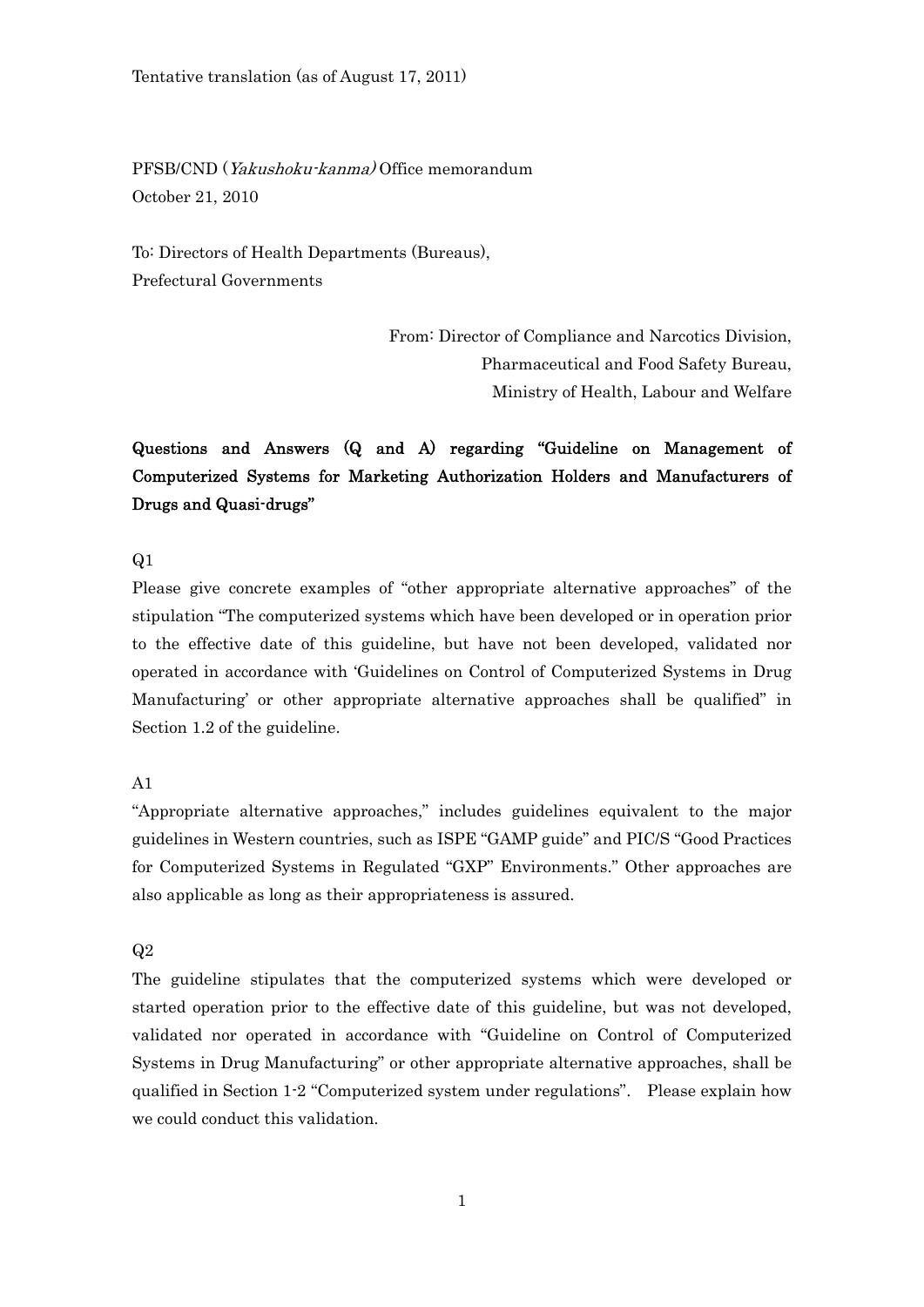The validation methods include several approaches, such as confirmation of past records or documents including specifications prepared at the system development phase. Accordance with the User Requirement Specification or other quasi-documents of present use is also confirmed for the records and documents. Current operational records and results of periodical review may also be used for the validation.

Relevant Standard Operating Procedures and manufacturing instruction, etc. are included in the User Requirement Specification or other quasi-documents of present use. When you conduct a validation based on the above documents, it is required to make sure the validation items are decided by thorough review of both documents.

Reflecting on the in-house quality assurance policy and risk assessment results, Marketing Authorization Holders, etc. are required to describe basic ideas of validation scope, methods and items, etc. in the "Administrative Policy and Rules for Computerized Systems," etc., and validation needs to be conducted in accordance with the policy.

#### Q3

Section 1.2 of this guideline stipulates that when "Use of Electronic Records and Electronic Signatures in Submission for Approvals, Licenses of Medical Products"(PFSB/ELD Notification No. 0401022 dated April 1, 2005) or "Enactment and Revision/Disposition for Ministerial Ordinances and Notifications Pertaining to the Manufacturing Controls and Quality Controls (GMP/QMS) of Drugs, Medical Devices, etc. Accompanied by the Enforcement of the Law on Revising Partially the Pharmaceutical Affairs Law and the Law on Blood Collection and Donation Services Control" (PFSB/CND Notification No. 0330001, dated March 30, 2005) Title 3, Part3, Section 35. "Others (regarding Electromagnetic Records, etc.)" is applicable to the computerized systems that are covered by this guideline, the computerized systems should also meet the requirements stipulated in the above notifications. Please tell us if there is any other requirement other than ones stipulated above.

#### A3

It is necessary to set down requirements of each system by considering operations to be performed by the system and observation matters stipulated in laws and regulations, such as GQP Ministerial Ordinance and GMP Ministerial Ordinance, etc.

For example, requirements to ensure security, business continuity, countermeasure for the system failure, data backup, access privilege, and access records, etc, as well as the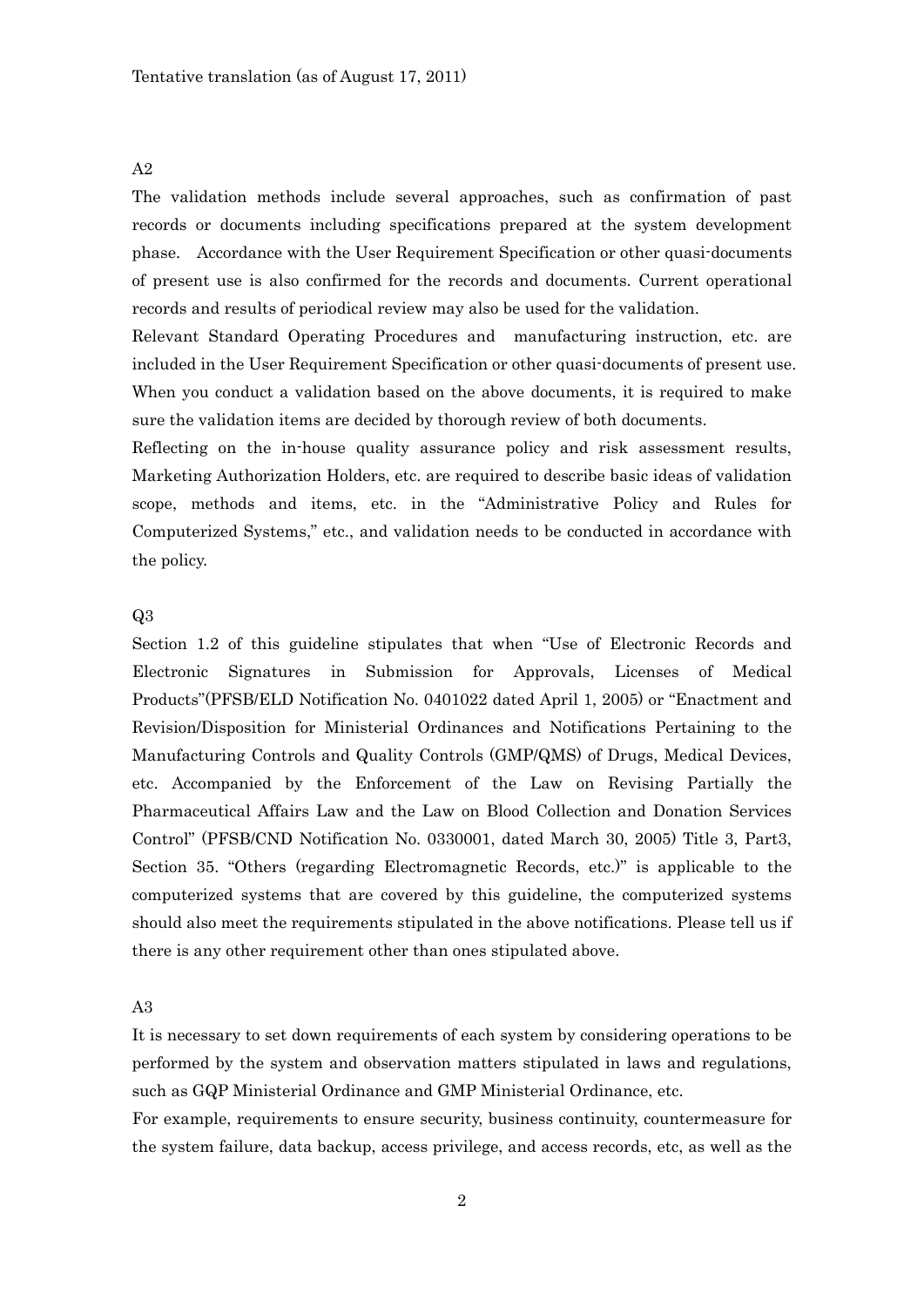operational procedure, necessary functions and performance (data processing capability, etc.) to implement relevant operations, and installation requirements, etc. need to be documented. It is preferable to determine requirements for the backup media and the media retention methods in advance.

### $Q<sub>4</sub>$

Please give concrete examples of "business continuity" in 3 and possible measures to ensure the continuity.

#### $A<sub>4</sub>$

In this guideline, the "business continuity" is to avoid system failure or system trouble, which may cause disruption of the operations, by implementing appropriate countermeasures. It also refers to the prepared measures that will secure business operations in case of system failure or trouble.

Necessity of business continuity will be determined after consideration of risk assessment results, etc. of the relevant operations.

Concrete measures to secure the continuity is to set up of installation conditions and data backup methods (backup and retention methods, etc.) by factoring in possible natural disaster, such as earthquakes, or to prepare alternative computerized system for system failure and trouble as well as establishment of procedures. Furthermore, it also includes establishment of the procedures for system recovery or periodical data backup, etc.

In order to maintain the validated status of computerized systems, these measures should also be validated in advance.

#### Q5

"2. Scope of Application" stipulates "This guideline is applicable to the Marketing Authorization Holders, etc., who conduct their operations under GQP Ministerial Ordinance and/or GMP Ministerial Ordinance by using a computerized system." When development and operations of computerized system, etc. are outsourced to external contractors, are the contractors subject to this guideline as well?

# A5

When the Marketing Authorization Holders, etc. outsource development and operations of computerized system to external contractors, the Marketing Authorization Holders, etc. are required to ensure that operations are conducted in accordance with this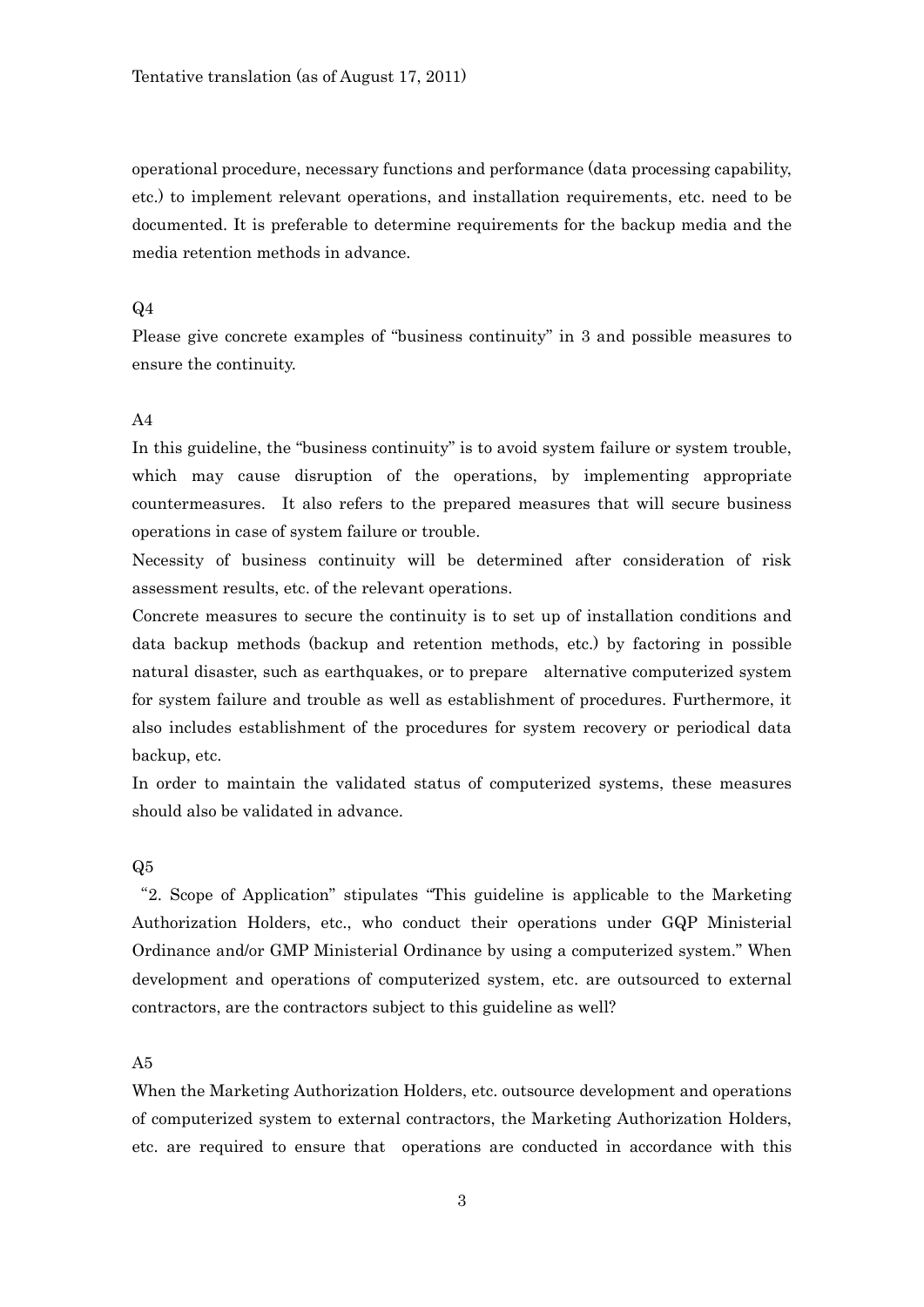guideline. The contractors are also required to conduct their operations under the appropriate quality system. It is recommended to stipulate these conditions in the written agreement, etc.

# Q6

Please give concrete examples of the "(1) Systems to make decisions on market release of drugs and quasi-drugs and to create and retain market distribution records" in the "2. Scope of Application," of the guideline.

# A6

It includes a system to control market release by input of the market release judgment results or a system to prepare, issue and retain market release records.

# Q7

Please give concrete examples of the "Systems to create and retain manufacturing orders and manufacturing records, in the "2. Scope of Application,"

# A7

Followings are examples of the above:

・A system to create manufacturing orders based on the production schedule ・A system to create and retain manufacturing records based on the data from manufacturing equipment of finished products and active pharmaceutical ingredients

#### Q8

Please give concrete examples of the"(3) Systems to control/manage manufacturing processes and to retain relevant data" in the "2. Scope of Application," of the guideline.

#### A8

Followings are examples of the above:

・A system to control granulators, tablet presses and coating machines at the finished product site and reaction and fermentation vessels at active pharmaceutical ingredient sites, as well as a system to manage those operations

・A system to support weighing operations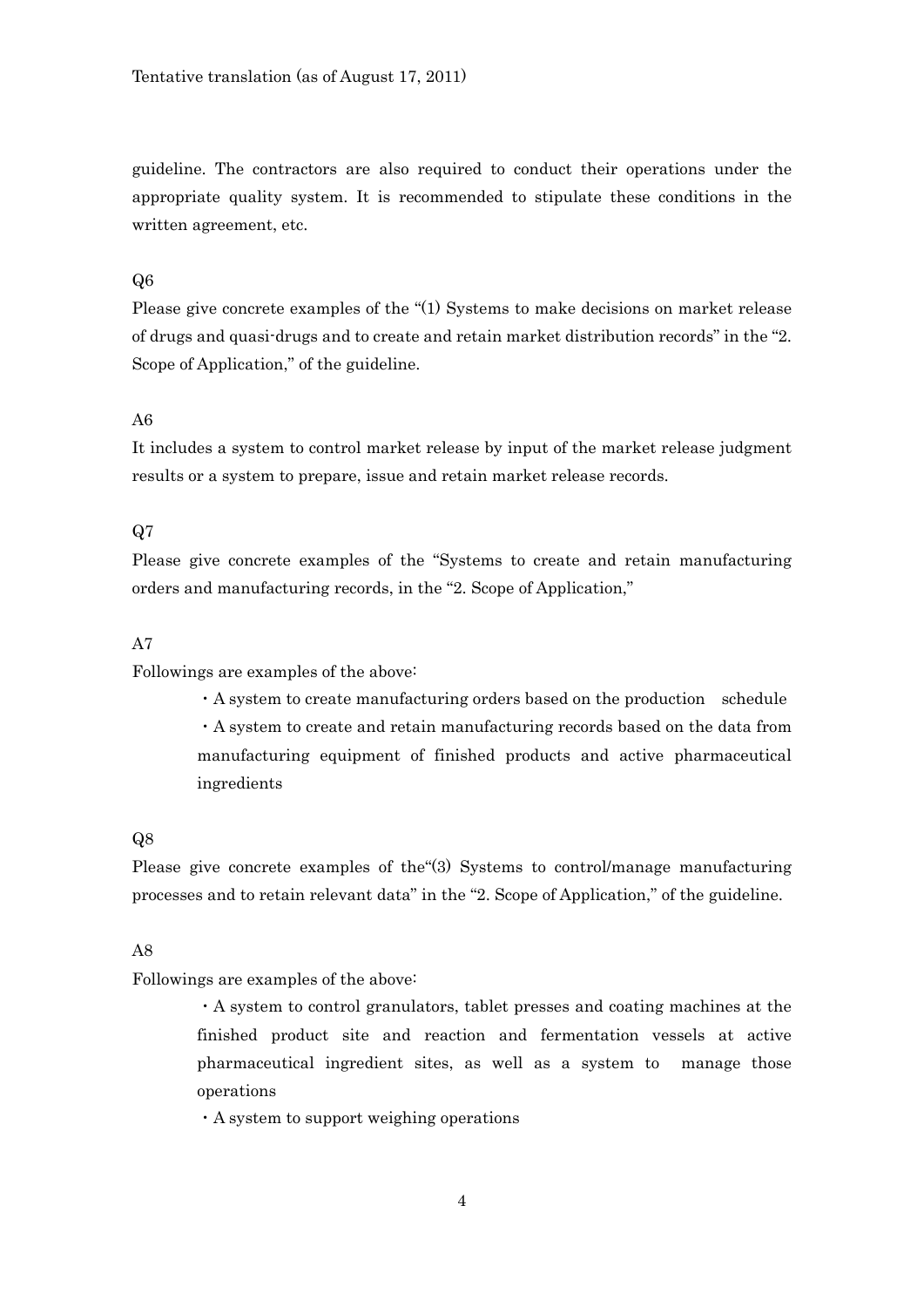Please give concrete examples of the "(4) Systems to manage storage and inventory, etc. of raw materials and products (including intermediates; the same shall apply hereinafter) in "2. Scope of Application," of this guideline.

# A9

Followings are examples of the above:

・A system to control receipt and release of raw materials and products (including intermediates which are produced during the manufacturing processes; the same shall apply hereinafter ) in an automated warehouse

・A system to control stocks, etc.

・A system to prepare inventory or storage records, etc. of raw materials and finished products

・An automated transfer system to carry raw materials and finished products, such as automated guided vehicles

#### Q10

Regarding the automated warehouse in the answer to question 9, if the system only provides pallet racking functions, is it still included in the scope of this guideline?

#### A10

Yes, the function of the system needs to be validated and controlled by this guideline.

### Q11

Please give concrete examples of "(5) Systems to control/manage laboratory instruments used for QC tests and systems to retain QC test results and relevant data" in Section 2"Scope of Application," of the guideline.

### A11

Followings are examples of the above:

・ An integrated system to control and manage the testing instruments (HPLC, GC, etc.) used in the manufacturing unit or quality unit (Laboratory Information Management System; LIMS),

・A system to verify the quality (collation with each specification value) of raw materials and packaging materials and product quality based on the data from the testing analytical instruments (HPLC, GC, etc.) in the manufacturing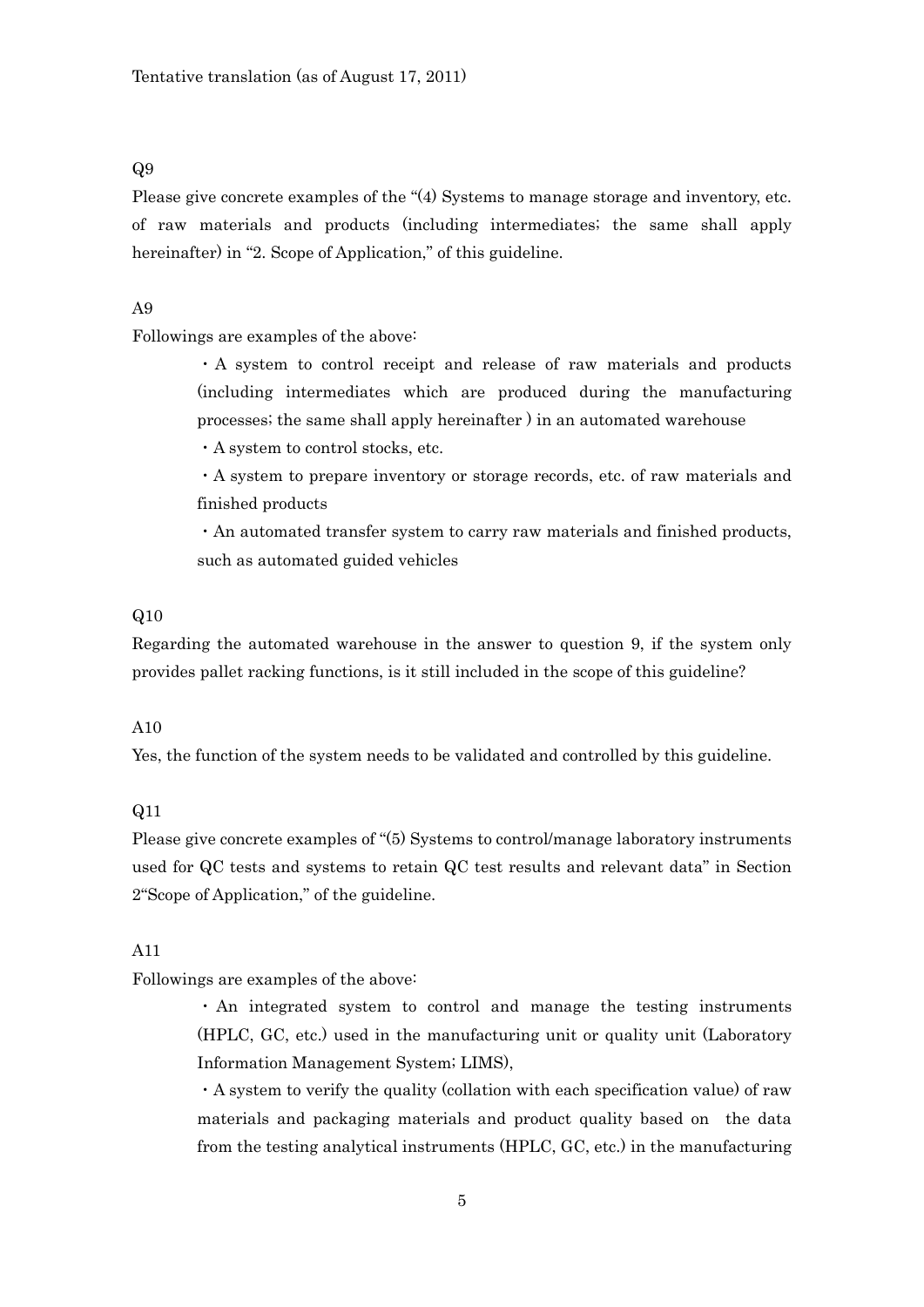unit or quality unit,

・A system to collect and store data from the testing instruments in the manufacturing unit or QC unit

・A system to prepare records relating to the testing based on the data from the testing analytical instruments,

・A system to issue the Certificate of Analysis.

# Q12

When the supplier of the hardware (including machines and equipment to be controlled by a computer) only set general-purpose functions in a system for its limited purpose and the functions are fulfilled by setting up of the parameters, the system used to be classified as a firmware or PLC (Programmable Logic Controller). Is the above system also included in the scope of this guideline?

### A12

A firmware and PLC are still subject to this guideline. Appropriate procedures need to be taken depending on the system risks by referring to the Appendix 2 "Categorization and Corresponding Examples" of this guideline.

# Q13

When one part of the designed computerized system falls into the scope this guideline and the other part does not, please explain how it should be handled.

#### A13

Only relevant functions need to be validated. However, if non-existence of mutual affection between the functions within and outside of this guideline is not proved, the entire system needs to be validated for its compliance to the guideline.

For example, the integrated-type software such as Enterprise Resources Planning (ERP) constitutes various kinds of modules including accounting management, personnel management and sales management as well as production control and quality control. However, this guideline applies only to the functions to execute operations under control of GQP and GMP, such as production control and quality control. But, when the operations under GQP and GMP are conducted by using other modules, for example, the personal allocation is controlled together with the personnel management module, the relevant modules are also included in the scope of this guideline.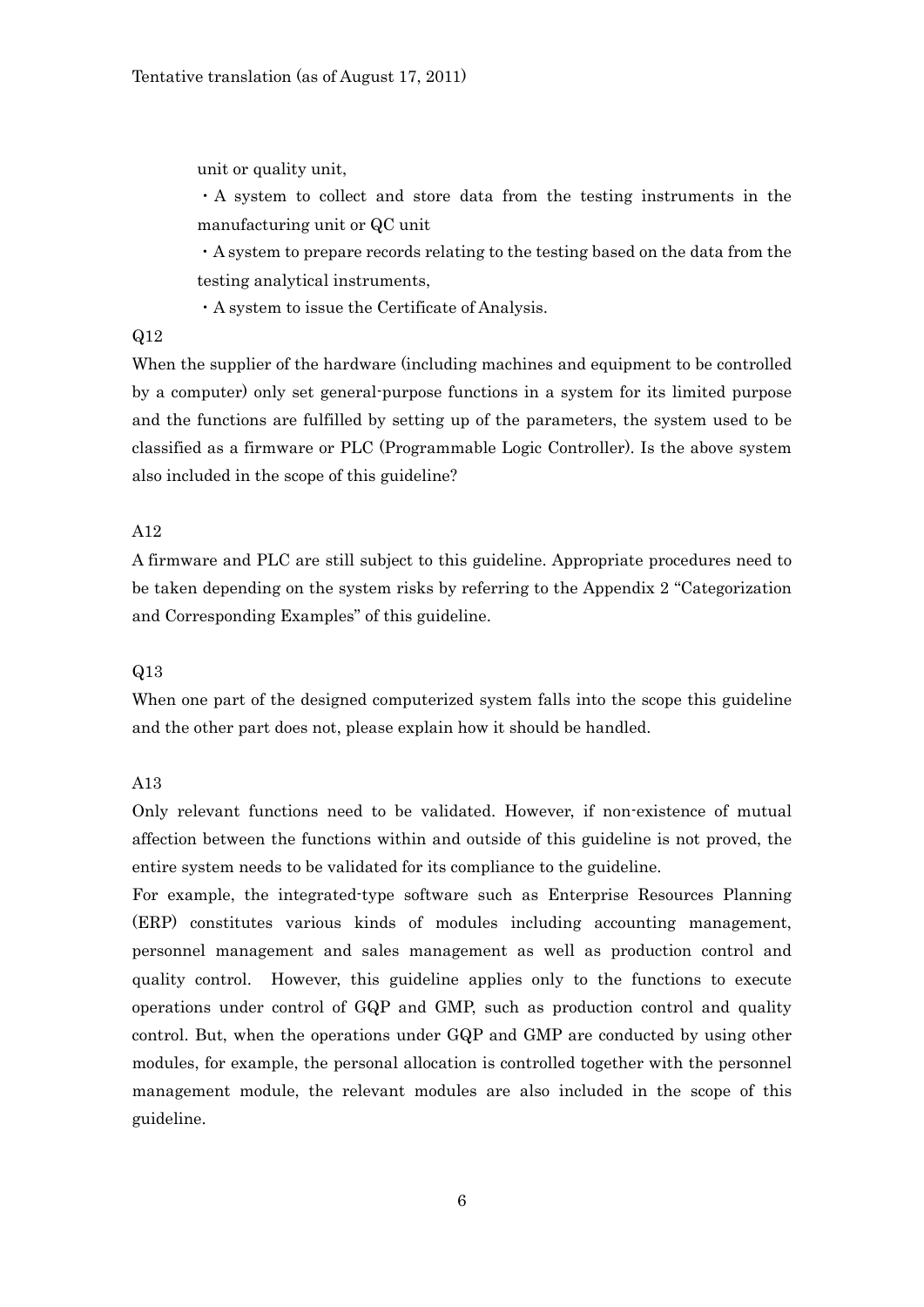However small the scale of the system is, is the system still subject to the guideline?

# A14

Since the purpose of this guideline is to ensure proper system operations in accordance with GQP and GMP, this guideline is applicable to systems regardless of their scale. Accordingly, when the systems fall under the scope of "2. Scope of Application," those are subject to this guideline.

However, as to a system with relatively small scale (for example, stand-alone type HPLC/GC system) or a system software of which is not complex (for example, software to monitor the temperature), it is allowable to omit the preparation of an individual plan, as long as the contents of the individual plan, such as IQ, OQ and PQ plan are described in the validation plan collectively.

## Q15

In the case of using leased computers, is the system still subject to this guideline?

### A15

Even when you use leased computers, the system to control the computers is still subject to this guideline. When the system falls under the scope of this guideline, compliance with this guideline is required regardless of its ownership.

### Q16

When a Japanese subsidy use a computerized system which was developed and is supposed to be modified by foreign parent firm, is the system still subject to this guideline?

# A16

Since a parent company and its subsidy are separate cooperate bodies, the above example is considered to be an entrustment of system development from a Japanese subsidy to the parent company. Accordingly, this guideline shall apply to the system development and modification. Furthermore, relevant documents for domestic use are required to be prepared in Japanese except for cases with rational reasons.

#### Q17

When new terminal equipment alone is added to the existing computer system which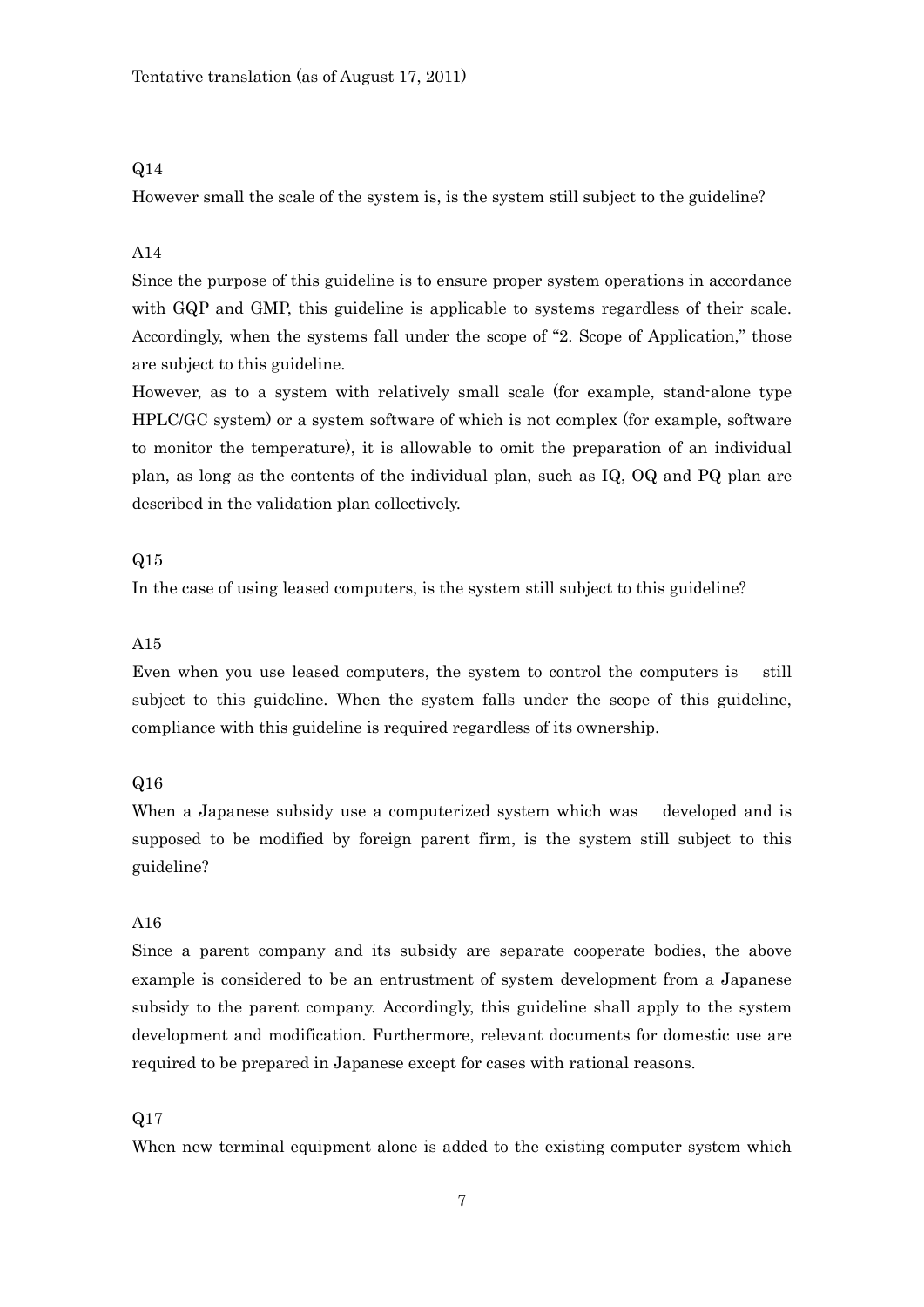has been validated appropriately, and if the extension has already been planned at the original system design, how far is this guideline applied to the system?

# A17

In principle, "6. Activities on Operations Management" and "6.7 Change Management" of the guideline is applicable to this case. However, if the system test and qualification are completed for the equipment, only Installation Qualification is required in general.

#### Q18

If it is confirmed that the change will not make any impact on the quality of system at the planning phase, does the guideline still apply to the change?

# A18

The change is to be made in according with "6.7 Change Management" of "6. Activities on Operations Management", but validation is not required.

#### Q19

Are the following sub-systems under the computerized system relating to production control subject to this guideline?

Issuance of manufacturing orders, Inventory control of raw materials, Product Inventory control, Manufacturing cost control

#### A19

The computerized system relating to the issuance of manufacturing orders, the inventory control of raw materials, and the product inventory control are subject to the guideline. However, in the case where the product inventory control systems cover the inventory to be managed by the Marketing Authorization Holders at the post-marketing phase, relevant parts are not subject to the guideline. Furthermore, the computerized systems for the manufacturing cost control is supposed to be outside of the scope of the guideline, nevertheless if it controls cost of GQP / GMP related operations, the system is also subject to the guideline.

### $Q20$

Are the computerized systems to control manufacturing equipment (e.g., water and steam supplying equipment for HAVC), which will not have direct impact on the quality of pharmaceuticals, subject to this guideline?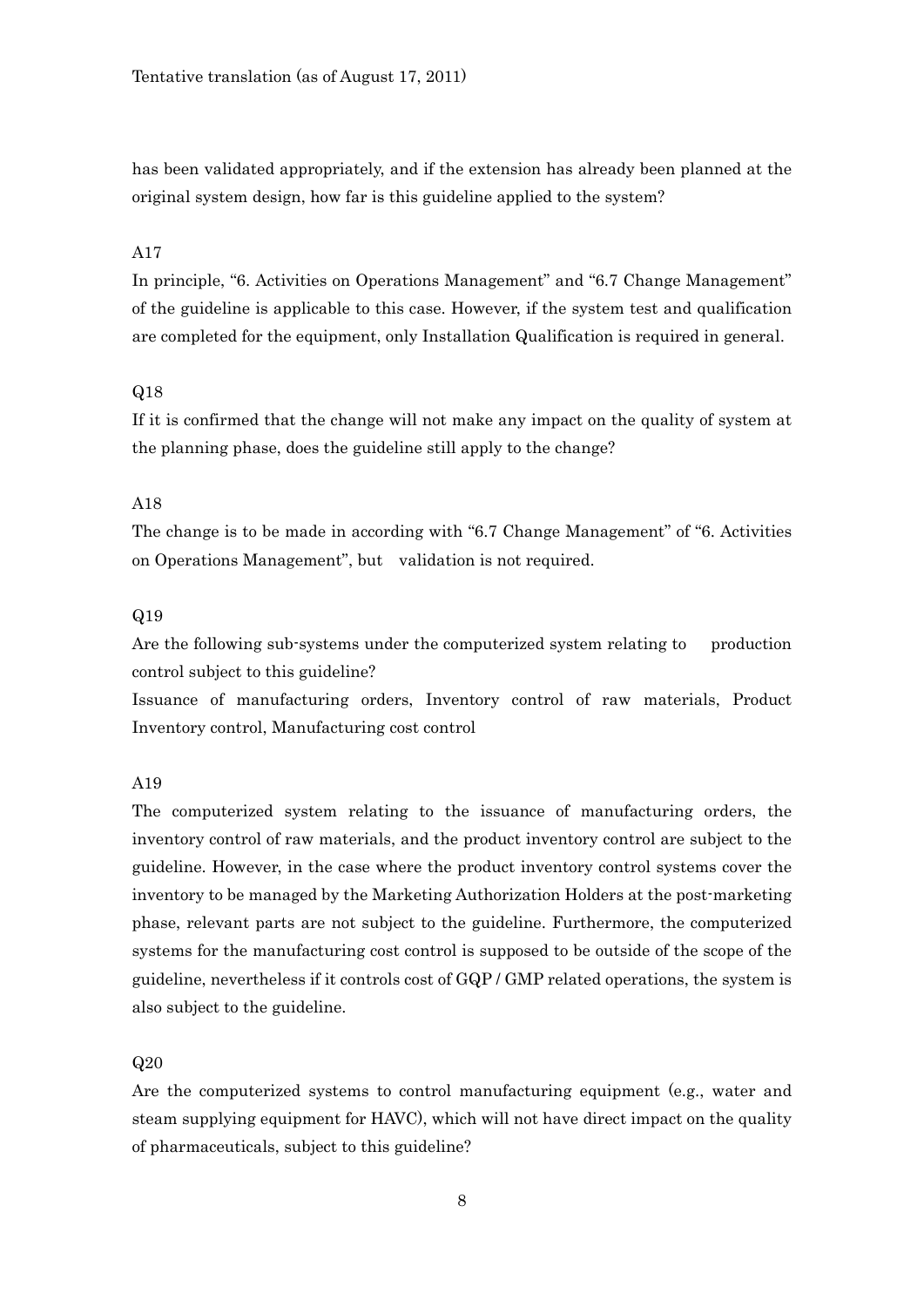Computerized systems to control manufacturing equipment which will not have any impact on the product quality, such as water supply system for VAC water, are not subject to this guideline.

### Q21

When the data controlled by other system is utilized for GQP, GMP system, such as personnel database controlled by Personnel Affairs System to be used for the manufacturing record preparation system, to what extent should the system be covered by the guideline?

### A21

Systems which are not co-related to GQP and GMP (systems for personnel and accounting, etc.) are not subject to the guideline.

However, when such systems are connected to the system under this guideline to utilize stored data and their functions, this guideline becomes applicable to the area which has impact on the GQP or GMP related system.

#### Q22

I would like to know what a system inventory is like. Please specify its purpose, matters to be described, and registration timing, etc.

#### A22

Purpose of the system inventory is to clarify systems to be controlled by this guideline in principle; Name of the system, registration number, whether it is a subject of validation (category of the software), and the name of the person in charge of the system, etc., are included in the registration items. If necessity, it could be an option to illustrate registration items, such as risk assessment results (high/medium/low) and complex system composition, with a diagram.

New computerized system is needed to be registered in the system inventory by the time of its operations. If there are any items, the details of which have not been determined at the time of registration, it is necessary to register those items right after the settlement.

A responsible person to manage the system inventory needs to be specified and the system needs to be updated regularly.

Furthermore, necessary rules such as registration procedure or approval matters, etc.,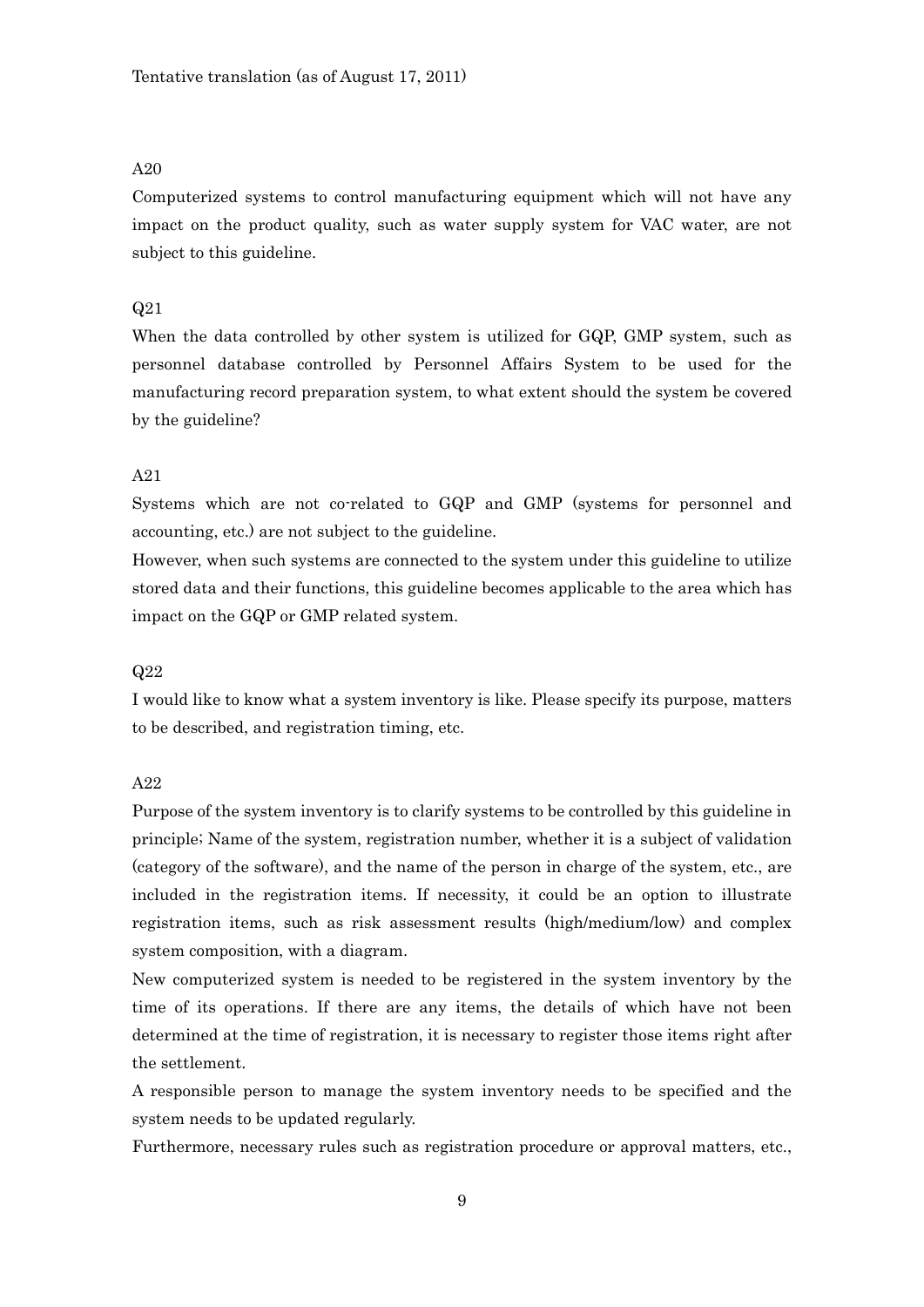need to be specified in the Operations Management Standard Code, etc.

#### Q23

Are there any things to be considered over the designation of Development Project Manager, Validation Project Manager, Operation Manager and responsible persons in the GQP and GMP Ministerial Ordinances? Please explain qualifications of Development Project Manager, Validation Project Manager and Operation Manager.

### A23

Designation of responsible persons needs to be stipulated in the "Administrative Policy and Rules for Computerized Systems" etc. in line with the policy and actual situation of the Marketing Authorization Holders. People who are capable of fulfilling responsibilities in this guideline need to be selected by each organization.

#### Q24

Is it allowed for one person to hold the position ofthe Development Project Manager and the Validation Project Manager concurrently?

# A24

When your firm develops your own systems, one person is not allowed to hold both positions of the Development Project Manager and the Validation Project Manager at the same time. However, when a part of the development operations is entrusted to a contract supplier, and if reasonable operation is possible by one person from the development phase to validation phase, it becomes acceptable.

#### Q25

Could you clarify differences between "4.3 (3) Supplier Assessment" and "5.1 Supplier Audit"?

#### A25

In this guideline, the supplier assessment is conducted for selecting an appropriate supplier at the initial phase of system development. On the other hand, the supplier audit is a part of the validation as to whether the selected supplier executes the entrusted activities appropriately.

The supplier assessment is to mainly assess the scale, production history, and Quality Management System (QMS), etc. of a supplier, and in the case of a packaged product,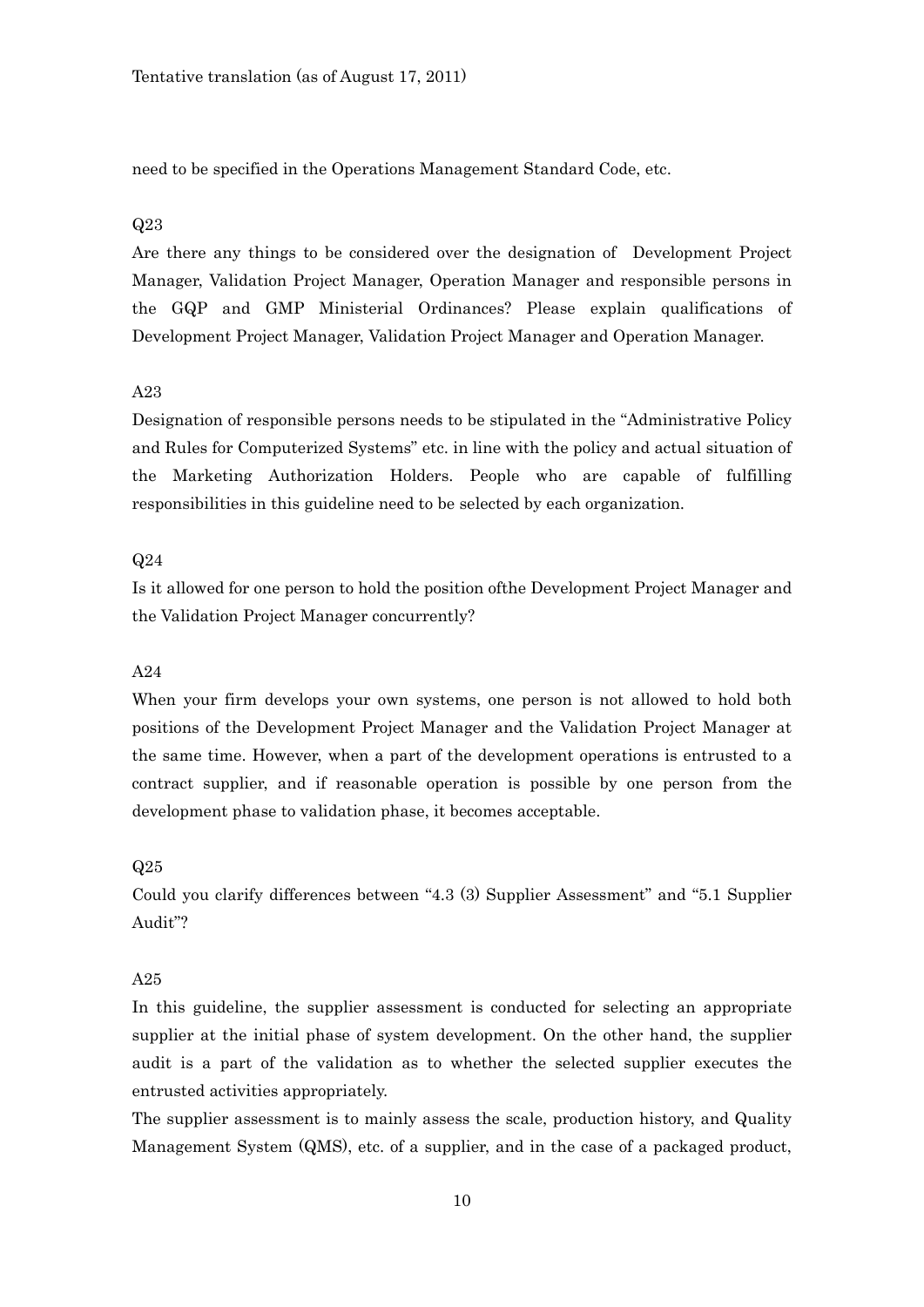the product history and product specifications, etc., are assessed for the selection of the supplier. As assessment methods are either written inquiries or on-site assessments, however the pamphlets and the website information on the internet, etc. may also be used for assessment.

On the other hand, the main purpose of the supplier audit is to confirm that development of the computerized system has been controlled under the adequate quality management system. Supplier audit may be conducted by document or on-site audit.

This guideline defines supplier assessment and supplier audit separately, however the past supplier audit results could be utilized for a supplier assessment for new system.

#### Q26

Is it possible to utilize supplier's system test result for the acceptance test?

### A26

An acceptance test is conducted to demonstrate specification, functions and performances of the system upon its delivery. The Marketing Authorization Holders, etc. shall confirm if the delivered system satisfies quality of their order. On the other hand, a system test is conducted to confirm if the program works as designed. The test is conducted during the development phase. Since purpose and contents of the system test is different from the acceptance test, it is not allowed to utilize the system tests results for the acceptance test.

However, if a system test (integrated test) is conducted as a combined test of each module and conducted at the final stage of the development and if the reliability is proved to be equal level to an acceptance test, for example test plans are approved and its records are properly stored, etc, the test result may be utilized for the Factory Acceptance Test (FAT) in some cases.

### Q27

Is it allowed to use some other terms to describe "validation" in this guideline?

# A27

Other term may be used as long as concept of the word is in line with this guideline or it can be explained as the "an appropriate alternative method" in the Section 1.2 of the guideline.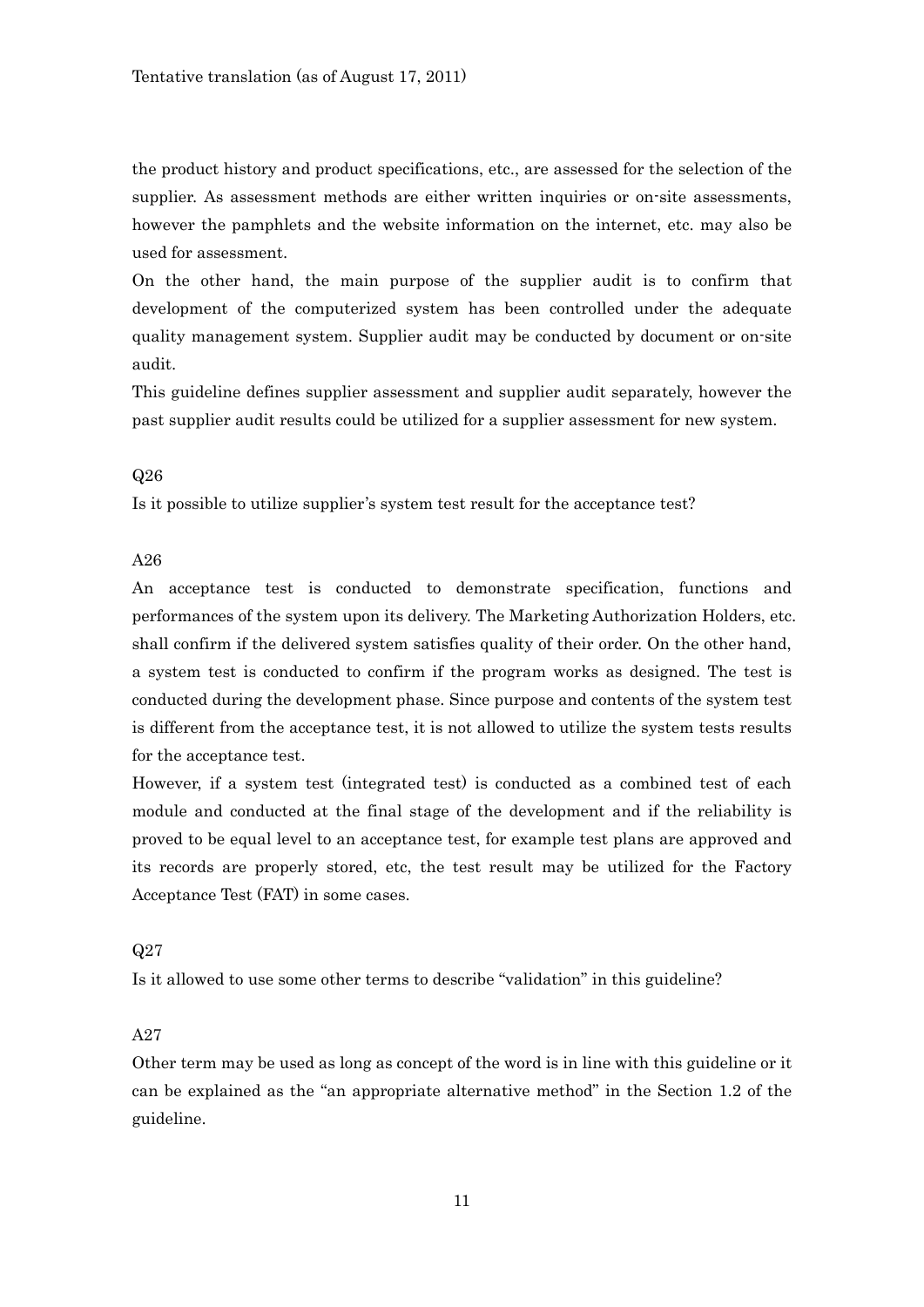Duplication is found in the validation items of system test and the OQ and PQ. Since it is described in this guideline that the result of an acceptance test can be utilized for the OQ and PQ, I would like to know if system test results can also be utilized for the OQ and PQ as well.

# A28

Since the system test is conducted by suppliers at the development phases, it is basically not allowed to utilize its result for the OQ and PQ, which are conducted during the validation stage. However, if the system test is a integrated test of all modules at the final stage, and the reliability is equal to the validation activities, for example, the test is conducted in accordance with the plan approved by the Validation Project Manager and all the records are retained, it could be allowed to utilize the test results for the OQ. On the other hand, since PQ is a validation under operational conditions, it is not allowed to utilize the test results for PQ.

#### Q29

Does the person in charge of maintenance, etc. in the Section 6.3 (1), need to be selected from the Marketing Authorization Holders, etc.?

#### A29

People from external contractors may work as the person in charge of maintenance, as long as the maintenance operations are conducted in accordance with this guideline.

#### Q30

When we use a computerized system which is developed and operated overseas, is it acceptable to have the Standard Operating Procedures, characters on the screen and ledger sheets written in foreign language?

#### A30

It is acceptable, as long as people in charge of the operations management, such as operators, people in charge of system maintenance, and the Operation Manager, could understand the written language and proper operations are ensured.

#### Q31

Please show your basic ideas of the system retirement.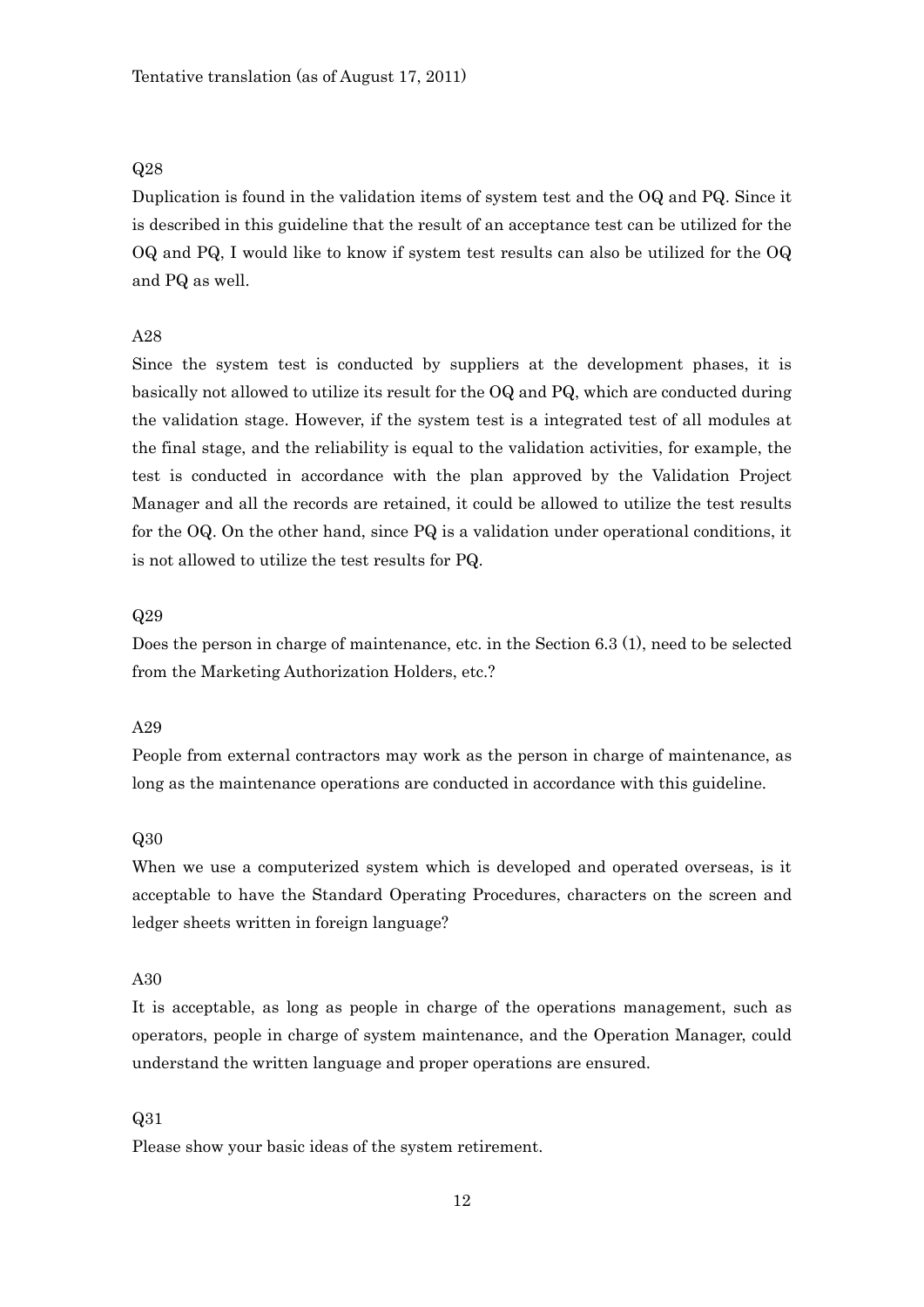System retirement is not as same as disposal. Primary purpose of the retirement is to ensure authenticity, readability and preservation of the data that are prepared by and stored in the computer(ized) system during the storage period stipulated in the GQP Ministerial Ordinance and GMP Ministerial Ordinance. Secondary purpose is to ensure its information security. The system, security of which is controlled throughout their life cycle, still needs to maintain the same level of data security upon its retirement. Time capsule approach which saves a part or all of the data in the old system as Read-Only File to secure readability is also system retirement.

### Q32

This guideline indicates that the retirement plan is to be prepared as necessary. Please give us concrete examples of unnecessary cases.

### A32

Systems which do not have the electromagnetic record and do not require its readability, such as systems to control manufacturing equipment or manufacture-supporting equipment, etc., come under the unnecessary cases.

#### Q33

Please tell us which category in the guideline is applicable to the case, where the Distributed Control Systems (DCS) is used in order to control manufacturing processes.

### A33

DCS is a system, in which several modulated programs are combined to execute targeted functions, therefore the functions of which vary depending on how those programs are combined. Accordingly, either category 4 or 5 is applicable to the DCS depending on its contents.

#### Q34

Which category is applicable to the computerized systems to control manufacturing process water, such as deionized water and distilled water, etc.?

# A34

When you install commercially available system and use it alone, the Category 3 is applicable. If purposes of the usage are limited and the system is controlled only by a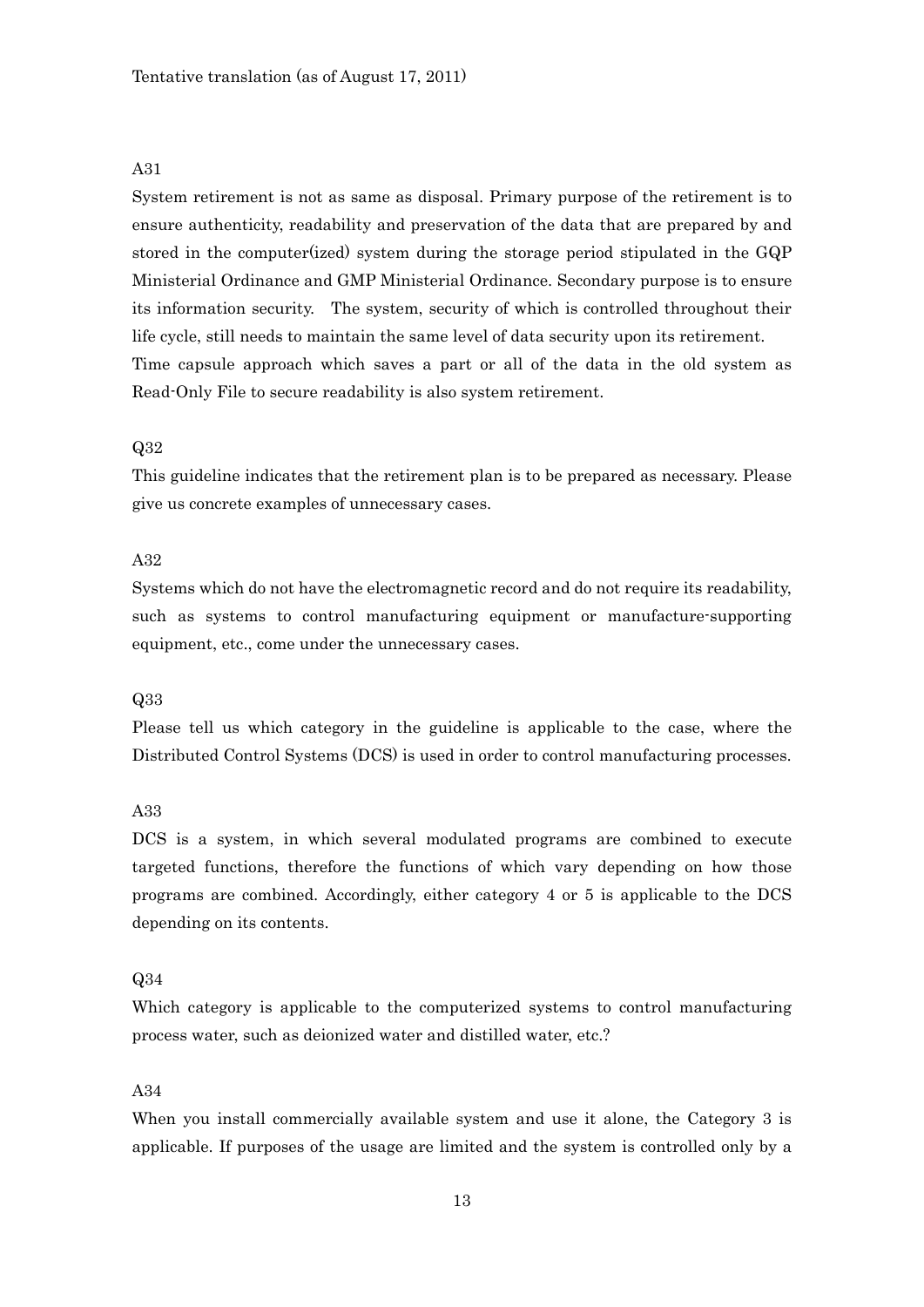few kinds of parameters such as temperature, pressure, electric conductivity rate, etc., and the functions are validated by the supplier, validation may be conducted during equipment qualification. In this case, the suppliers are required to prove that the system has been adequately validated at any time.

### Q35

Which category is applicable to the computerized systems such as a system to control commercially available high pressure steam sterilizer, temperature and time of which are set by the user and the system of which is controlled by the embedded general-purpose program?

# A35

When commercially available and versatile systems are used without any revision to the program, it is classified as Category 3. Validation of the program may be conducted during the equipment qualifications, if appropriate.

### Q36

Which category is applicable to the blister package machines equipped with computerized systems with following functions?

・Function to identify lack of tablets in the blister pack by optical sensor and to remove the relevant pack in the subsequent process

- ・Function to calculate ratio of output of optical sensor to the tablet surface area and find tablets which lacks defined surface area and judge them as defective tablets
- ・Function to manage data of number of manufactured sheets (quality/defective products), etc.

The driving part is controlled by Programmable logic controller (PLC).

### A36

When a blister package machine is operated on its own and performs its functions just by setting operational condition, it is classified into Category 3. Therefore, validation of the program can be conducted during the equipment validation if all of the program can be validated. However, when interface, etc. is established to connect each machine and other equipment etc. with other controlling computer, Category 5 is applied to the blister packaging machines in principle.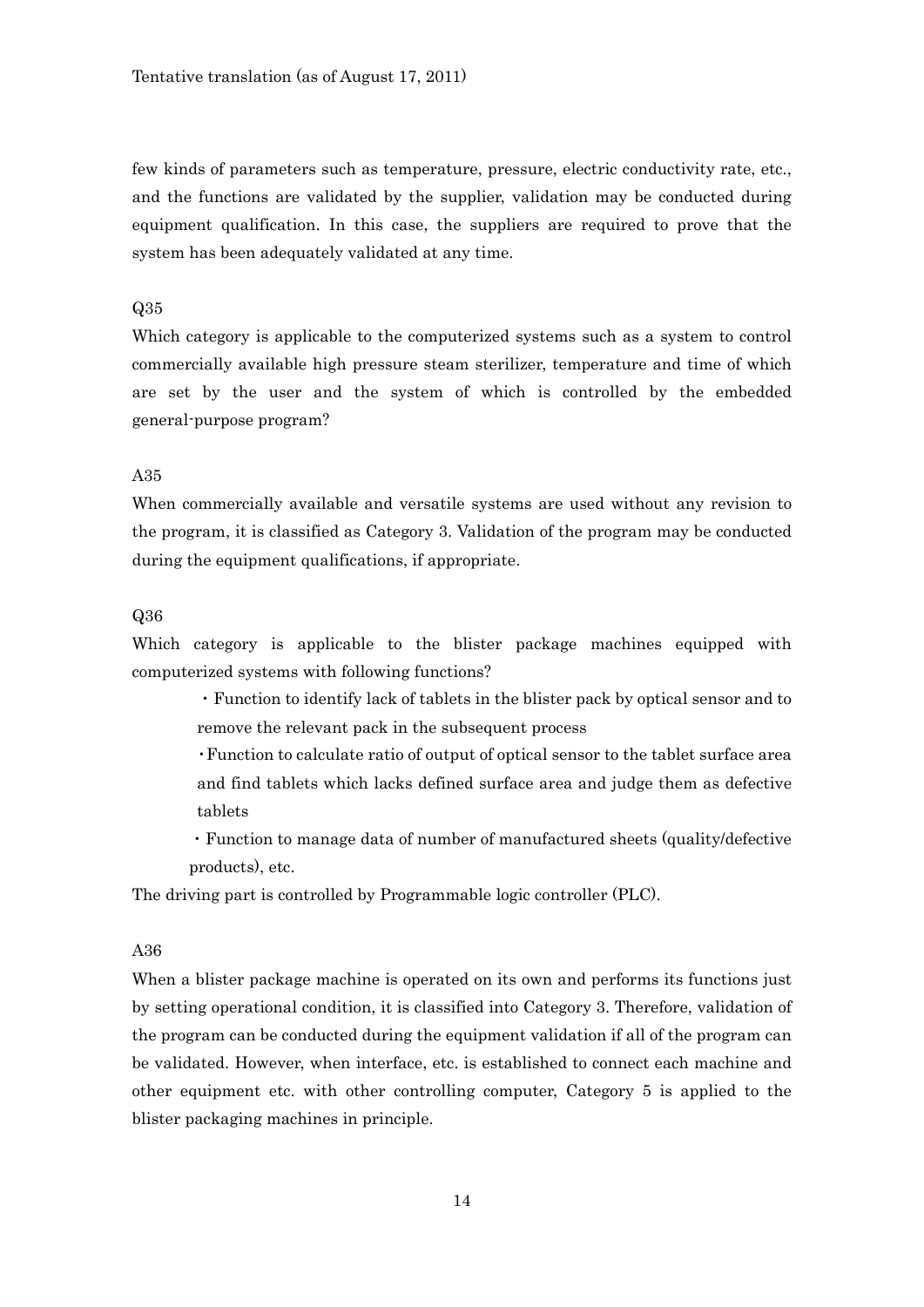If the PC loaded with newly developed program is connected with a instrument to determine quality attributes of an in-process product (an intermediate for API ) for process control (the data will be accumulated in a database of PC at all times), which category is applied to this system?

# A37

If the obtained data are saved in the database of PC as required and utilized as manufacturing controlling information of GMP, and various quality attributes of the in-process products are processed by the newly developed program, the system needs to be validated by Category 5. However, when it is not a newly developed program and is commercially available software, Category 3 is applicable to the system.

#### Q38

When the system is programmed to transmit the obtained data from instruments to the connected PC or when those data are manually inputted into PC and evaluated by the built-in program, which category is applicable to the system?

### A38

When the built-in program is newly developed for this system, it is subject to Category 5 of the guideline. If the program is the existing system and only some parameters in which are modified, Category 3 or 4 of the guideline is applicable.

# Q39

Which category is applied to the spread-sheets software, formula or macros?

# A39

When commercially available general-purpose software such as spread-sheet software, is used for the operations under the GQP and GMP Ministerial Ordinance, etc., it is recommended to follow necessary steps such as registration of the version number into the system inventory, etc.

The created formula of the spread-sheet needs to be validated by the Category 3 or 4 of the guideline depending on how it was created and their complexity. The concrete category is determined based on the corporate fundamental policy and risk assessment results, etc. written in the "Administrative Policy and Rules for Computerized systems." Furthermore, as macro is thought to be one kind of programs, when the macro is created,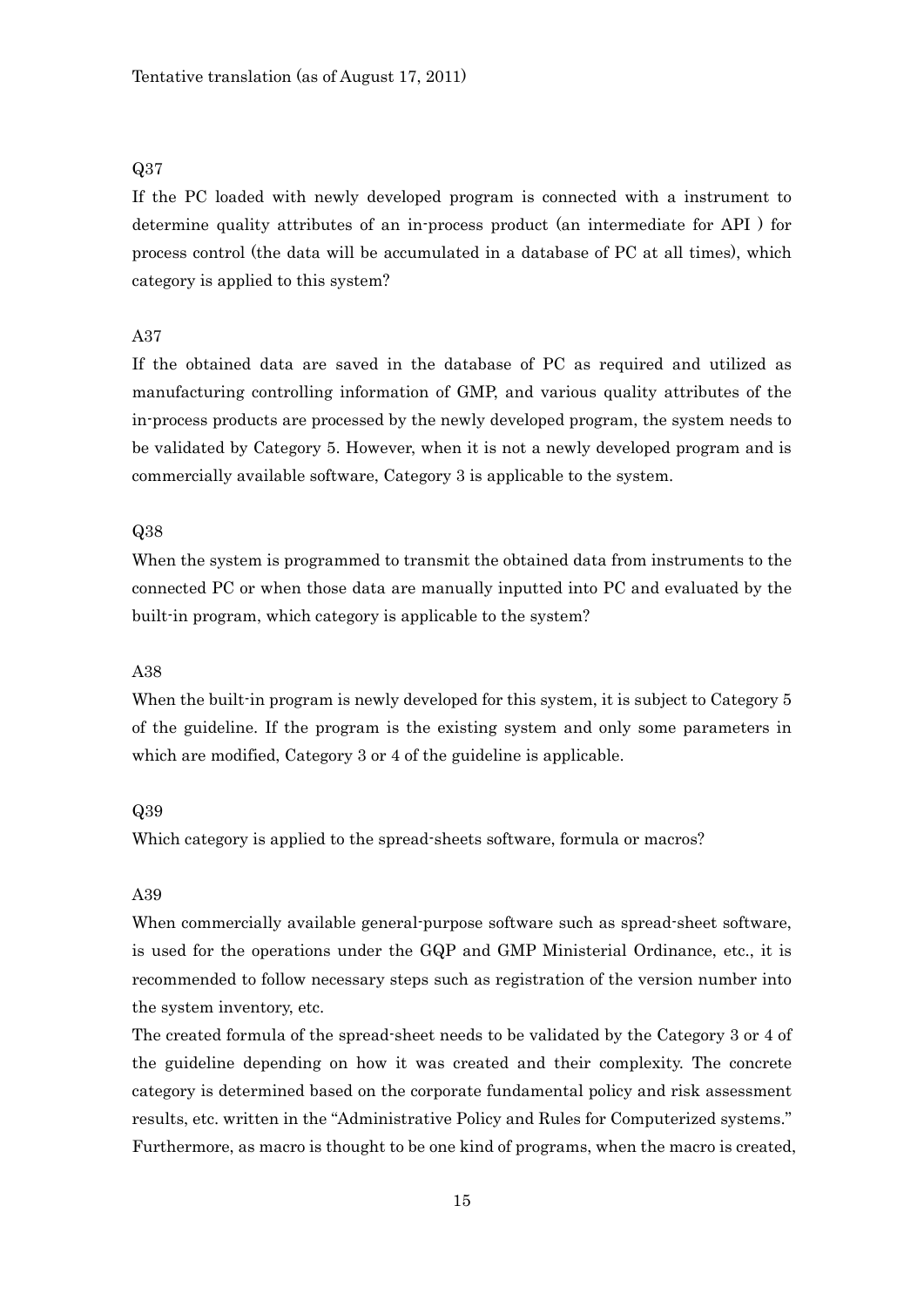the macro's performance needs to be validated by Category 5 of the guideline. The spread-sheet software used for the macro needs to be validated by Category 1 with the version number, etc.

# Q40

I would like to know which category of the guideline is applicable to the integrated system, which collects data from various analytical instruments and send the data into the superior computer. By using this integrated system, Certificate of analysis is printed out by the accumulated data as well as data by keyboard input.

# A40

When each analytical instrument is connected to the superior computer where the compiled data are controlled by the original system, the entire system needs to be validated by Category 5 of the guideline.

# Q41

When configuration alone is set in the package software, Category 4 is applicable.

# A41

When the package software can be utilized without customization, Category 3 of the guideline is applicable.

Which category of the guideline is applicable, when we use general-purpose marketed integrator for an analytical instrument without modification?

When an integrator is combined with an analytical instrument, it is subject to Category 3 of the guideline. When the program function can be verified by the instrument qualification, the validation may be included in the instrument validation.

# Q42

Which category is applicable to the following manufacturing equipment and analytical instruments, which are loaded with the computer developed by hardware supplier?

| High pressure steam sterilizer | <b>HPLC</b>                  |
|--------------------------------|------------------------------|
| Tablet press                   | GC.                          |
| Fluid bed dryer                | UV                           |
| Filling machine                | ΙR                           |
| Lyophilizer                    | Other analytical instruments |
| Coating machine                |                              |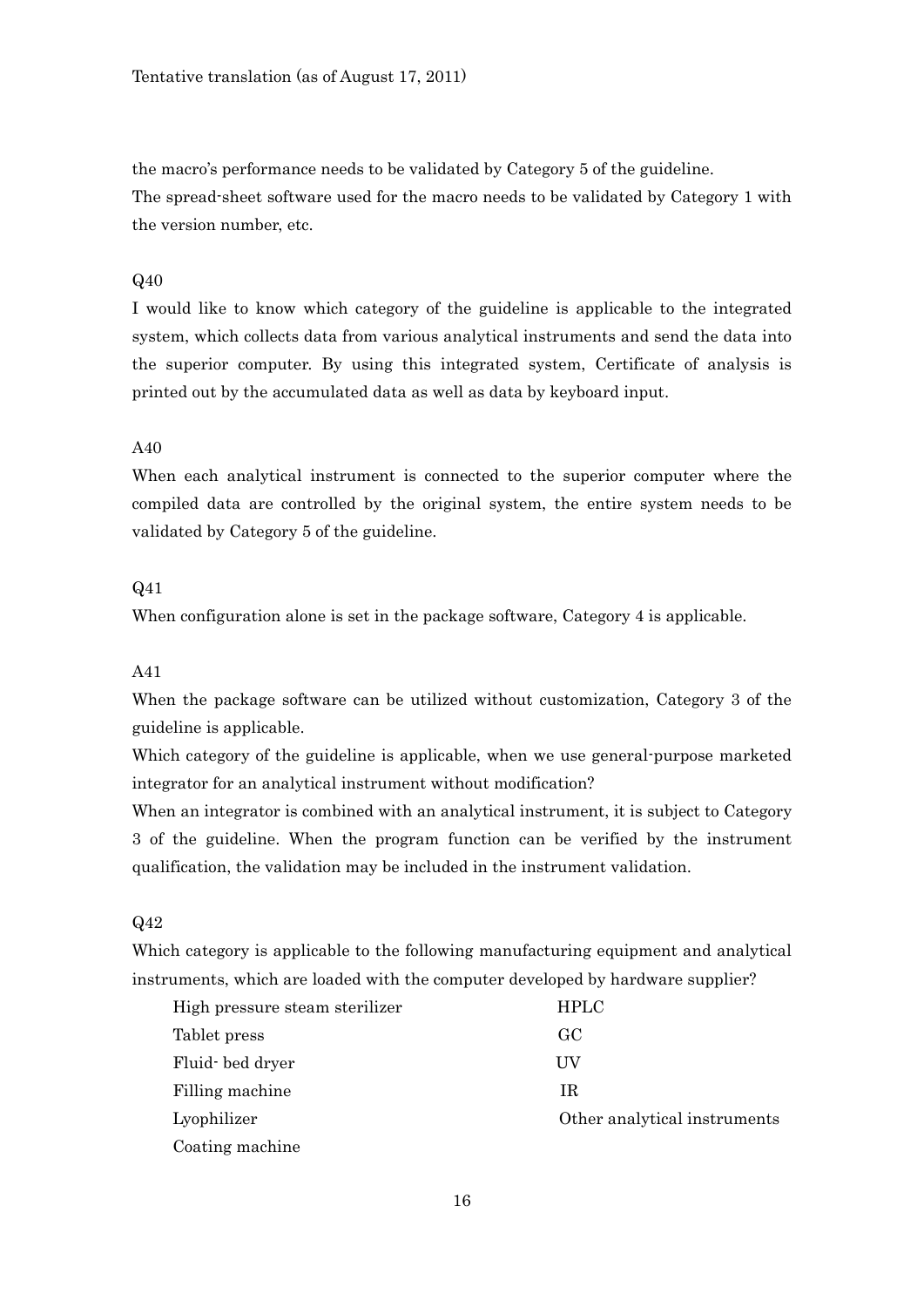Other manufacturing equipment

# A42

When each manufacturing machine or analytical equipment is operated separately and the function can be fulfilled only by the setting of operation condition, etc., each of them is classified as Category 3 of the guideline. The validation of which may be included in the equipment validation if appropriate. However, when each equipment requires composition setting, validation in line with Category 4 of the guideline becomes necessary. If program supplied by a hardware vendor is modified, the validation by Category 5 is to be conducted for entire system.

# Q43

Which category is applicable to the system which controls all the HVAC in the facility?

### A43

When a system functions by composition setting, such as registration of various conditions of a room and selection of control function, in addition to the setting of parameters (temperature, humidity and pressure difference, etc.), the system is classified as Category 4. When a system is prepared or added for your in-house operations, the affected area is classified as Category 5.

# Q44

When some other functions are added to a general purpose program developed by the supplier or the program is modified, to what extent is the guideline applied?

### A44

The validation needs to be implemented by Category 5 of the guideline within the affected area.

#### Q45

It is described that "4, Establishment of Functional Specification or the Design Specification may not be omitted if function is simple and system can be designed by the User Requirement Specification" in the remark column of Category 5 of the Table. Please give concrete examples of the functions that do not require either Functional Specification or Design Specification.